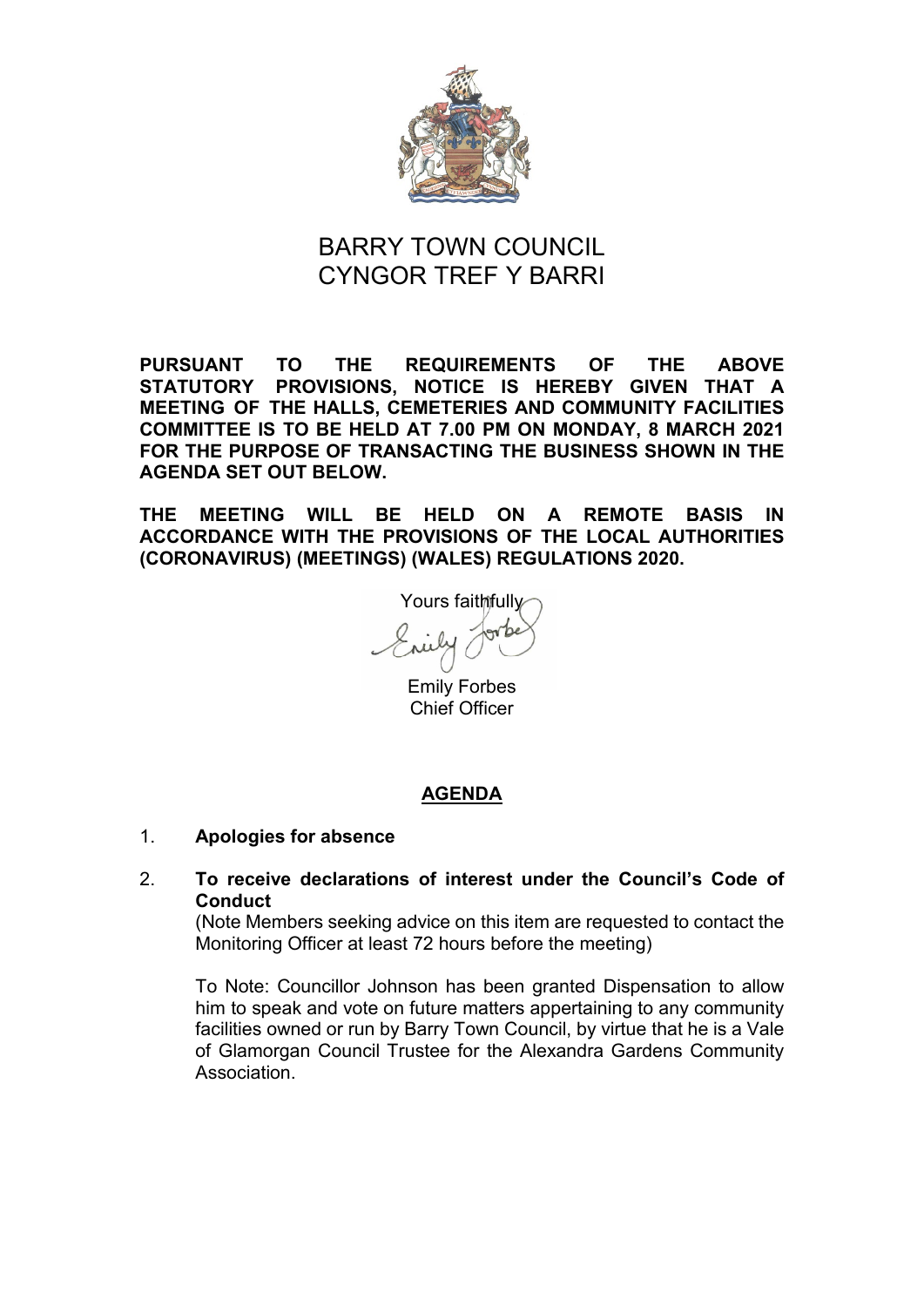# 3. **Well-being of Future Generations (Wales) Act 2015 (To note)**

*Halls, Cemeteries and Community Facilities members will note that this Act sets out the requirement for a public body to act in a manner which seeks to ensure that the needs of the present are met without compromising the ability of future generations to meet their own needs.*

*In order to act in that manner, a public body must take account of the following things:*

- *(a) the importance of balancing short term needs with the need to safeguard the ability to meet long term needs, especially where things done to meet short term needs may have detrimental long term effect;*
- *(b) the need to take an integrated approach, by considering how*
	- *i. the body's well-being objectives may impact upon each of the well-being goals;*
	- *ii. the body's well-being objectives impact upon each other or upon other public bodies' objectives, in particular where steps taken by the body may contribute to meeting one objective but may be detrimental to meeting another;*
- *(c) the importance of involving other persons with an interest in achieving the well-being goals and of ensuring those persons reflect the diversity of the population of the part of Wales in relation to which the body exercises functions;*
- *(d) how acting in collaboration with any other person (or how different parts of the body acting together) could assist the body to meet its well-being objectives, or assist another body to meet its objectives;*
- *(e) how deploying resources to prevent problems occurring or getting worse may contribute to meeting the body's well-being objectives, or another body's objectives.*
- 4. **To approve the minutes of the Extraordinary meeting of the Halls, Cemeteries & Community Facilities Committee held on 11 January 2021**

**(Pages 881 - 886)**

5. **Budget Monitoring Report (Pages 887 - 888)**  (If Councillors have any queries on the attached please contact the Deputy Chief Officer prior to the meeting)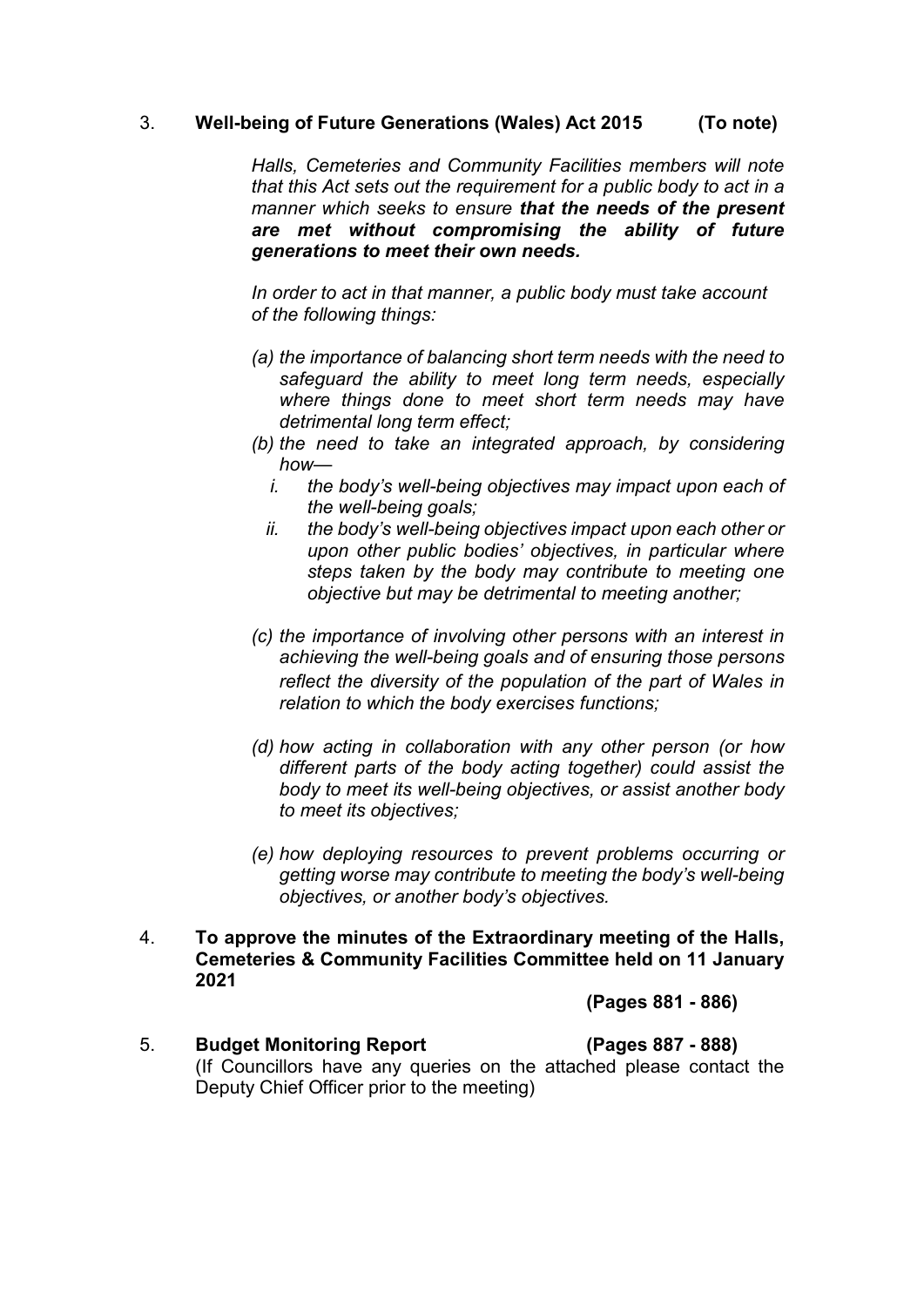# 6. **Trees/Fence update (Verbal)**

# 7. **Transfer of Exclusive Right of Burial (1212 - 1221 inclusive)**

That in accordance with Standing Order 27(a), authority be given for the Council's Common Seal to be applied to Transfer Deeds numbered **1212 – 1221** inclusive, granting the Transfer of Exclusive Right of Burial to those named on each transfer request.

# 8. **Grants of Exclusive Right of Burial (13788 - 13799 inclusive)**

That in accordance with Standing Order 27(a), authority be given for the Council's Common Seal to be applied to Deeds of Exclusive Right of Burial numbered **13788 - 13799** inclusive, granting the Exclusive Right of Burial to those named on the interment form.

### 9. **Date of Next Meeting**

The next meeting of the Halls, Cemeteries & Community Facilities Committee will be agreed at the Annual Meeting scheduled to be held on 18 May 2021

### 10. **Exclusion of Press and Public**

In accordance with section 1(2) of the Public Bodies (Admission to Meetings) Act 1960, in view of the confidential nature of the business about to be transacted, it is advisable in the public interest that the press and public are excluded from the remainder of the meeting

| 11  | <b>Enhanced Services</b> | (Pages 889 - 892) |
|-----|--------------------------|-------------------|
| 12. | <b>Trees</b>             | (Pages 893 - 896) |
| 13. | Philadelphia Plaque      | (Pages 897 - 898) |

#### **Distribution**

Email notification of electronic papers to all Barry Town Councillors (22). A full copy of the agenda and papers for this meeting (with the exception of confidential items) will be available at the Town Council Offices and at Barry Library for inspection; electronic copies to Barry & District News

**This document is available in large print and other formats upon request/Cewch y ddogfen hon mewn pring bras a ffor matiau eraill drwy holi.**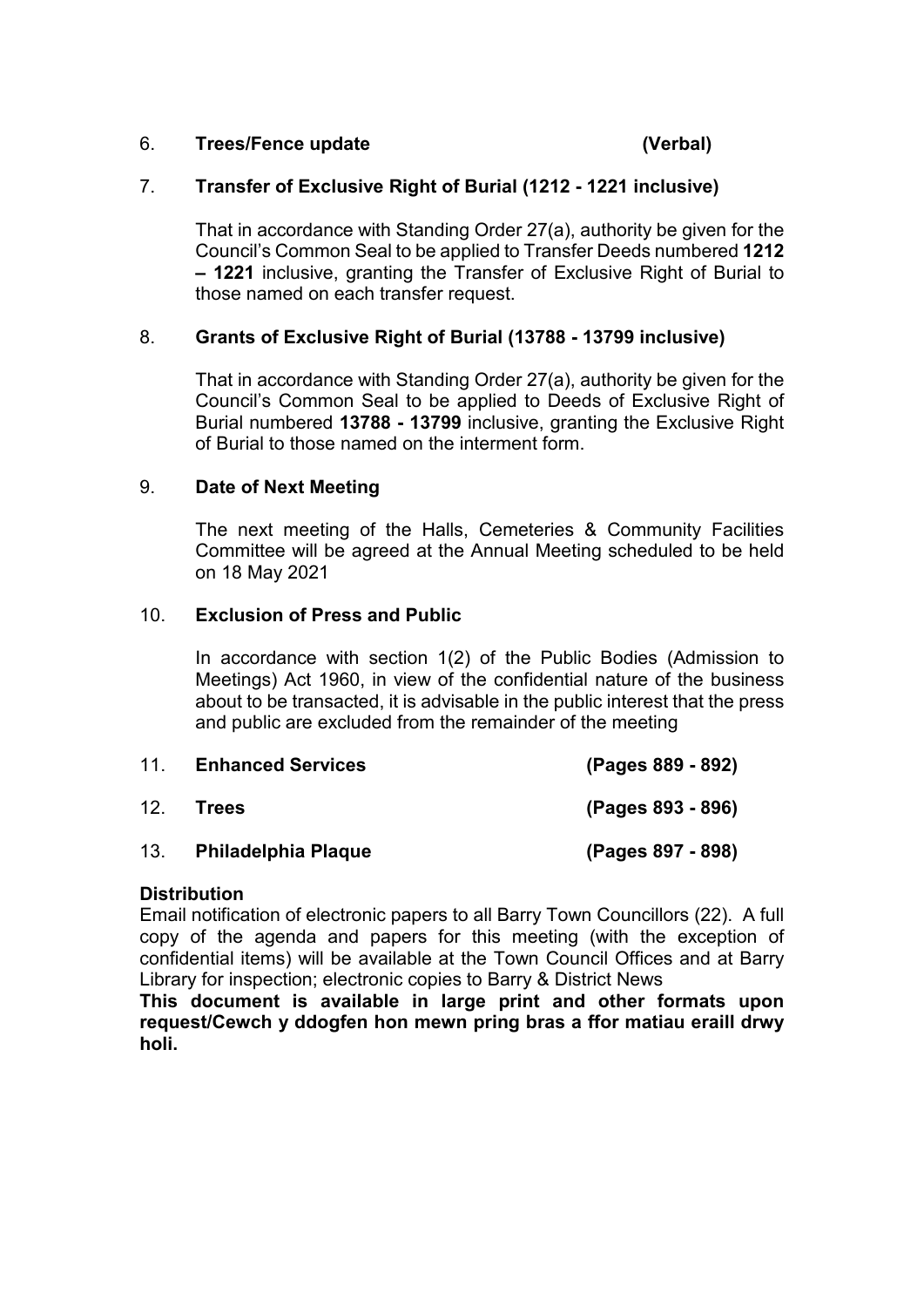# **BARRY TOWN COUNCIL**

# **DRAFT MINUTES OF A MEETING OF THE HALLS, CEMETERIES AND COMMUNITY FACILITIES COMMITTEE HELD ON MONDAY, 11 JANUARY 2021 AT 7.00 PM**

- **PRESENT:** Councillors N P Hodges (Chair), Aviet, Clarke, Johnson, Nugent-Finn and Richardson (Vice Chair)
- **ALSO PRESENT**: Amanda Evans Facilities and Cemeteries Manager Rhian Burns – Administrator Councillor S Hodges – Observer Councillor Payne (arrived at 19.16) - Observer Councillor Wilkinson - Observer

### A248. **APOLOGIES FOR ABSENCE**

None were received.

### A249. **DECLARATIONS OF INTEREST**

It was noted that Councillor Johnson had been granted Dispensation to allow him to speak and vote on matters appertaining to any Community Facilities owned or run by Barry Town Council, by virtue that he is a Vale of Glamorgan Council Trustee for the Alexandra Gardens Community Association.

# A250. **WELL-BEING OF FUTURE GENERATIONS (WALES) ACT 2015**

**RESOLVED: That the Well-Being of Future Generations (Wales Act 2015 be received and noted** 

# A251. **TO APPROVE THE MINUTES OF AN EXTRAORDINARY MEETING OF THE HALLS, CEMETERIES AND COMMUNITY FACILITIES COMMITTEE'S MEETING HELD ON 14 DECEMBER 2020**

**RESOLVED: That the minutes of the Extraordinary Meeting of the Halls, Cemeteries and Community Facilities Committee's meeting held on 14 December 2020 be approved and signed as a correct record.** 

#### A252. **BUDGET MONITORING REPORT DECEMBER 2020**

Members received the Committee's income and expenditure in the 2020/21 financial year as at the end of December 2020.

Councillor Johnson queried whether there were any further business rates grants available that could be applied for due to loss of income for the Pioneer Hall and Cemetery Approach Community Centre.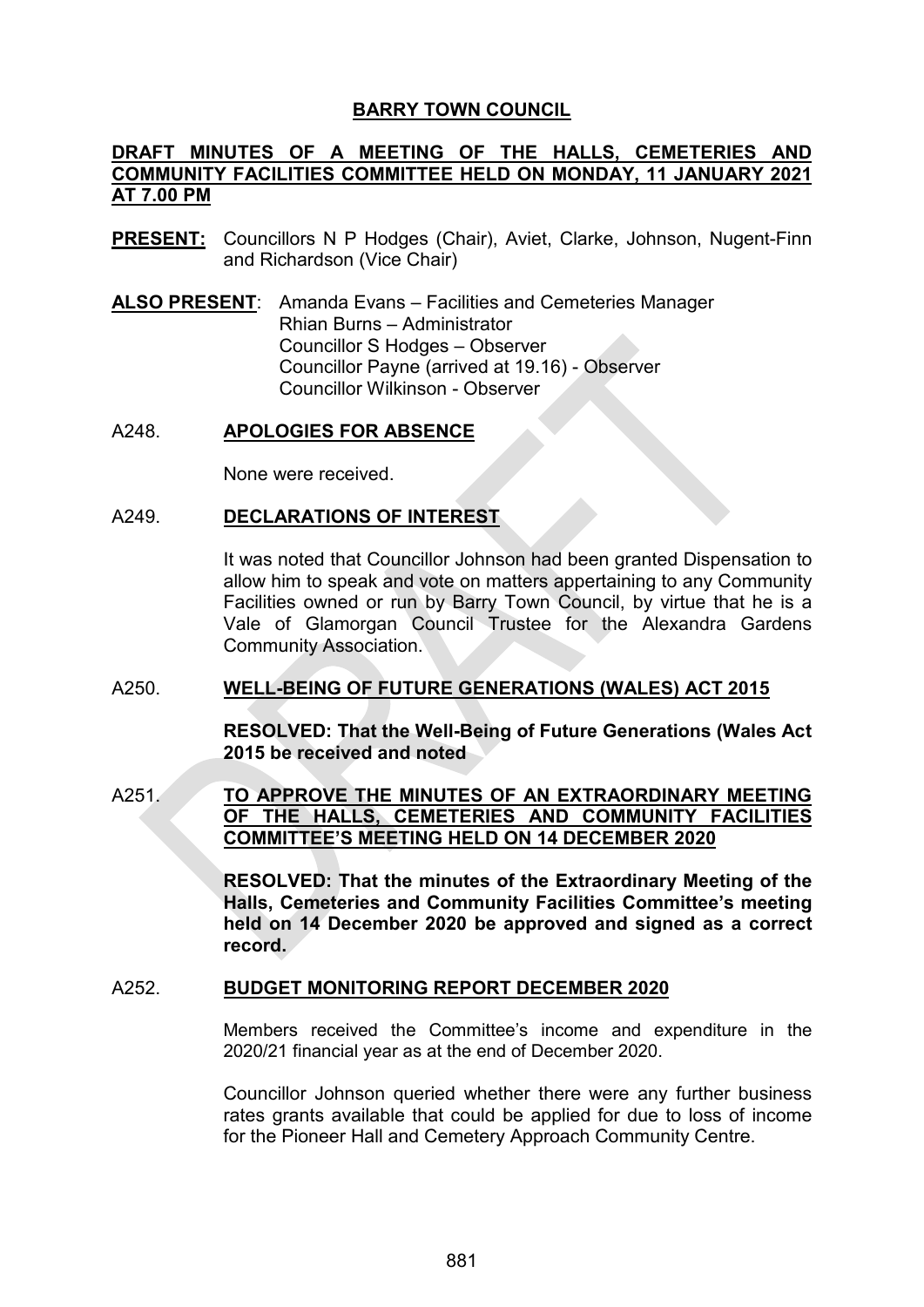The Facilities and Cemeteries Manager noted that she had been advised by the Deputy Chief Officer that there was nothing at present but that Members would be informed by email if any grants were to become available.

**RESOLVED: That the budget monitoring report for December 2020 be received, noting the projected net overspend (deficit for the year) of £20,720 in 2020/21.**

#### A253. **HALLS UPDATE**

The Facilities and Cemeteries Manager advised that she had secured funding from the Vale of Glamorgan Council for play equipment to be installed around the Cemetery Approach Community Centre.

Members advised that this had been raised previously and that it had been agreed by committee members that the Cemetery Approach Gardens were not an appropriate area for play equipment due to the proximity to the Cemetery. Members agreed that the Chair would discuss proposals for equipment with the Facilities and Cemeteries Manager to agree a way forward.

The Facilities and Cemeteries Manager also advised that the Welsh Government Guidelines regarding community buildings were being closely monitored and adhered to.

#### **RESOLVED:**

- **1. That the verbal update be received and noted.**
- **2. That the Chair meet with the Facilities and Cemeteries Manager to discuss what equipment would be suitable for the Cemetery Approach Gardens.**

# A 254. **CEMETERIES UPDATE**

The Facilities and Cemeteries Manager noted that the number of burials being carried out at Merthyr Dyfan and Porthkerry Cemeteries was consistent with previous years and that there was no increase due to the Coronavirus pandemic.

She advised members that one of the Trainee Cemetery Operatives had left on Friday 8 January 2020 and that recruitment for a new trainee would begin shortly.

The Facilities and Cemeteries Manager noted that a new butterfly garden had been installed at Merthyr Dyfan Cemetery which, it was hoped, would improve the biodiversity of the site.

The Facilities and Cemeteries Manager advised that a number of requests had been received from residents of the White Farm housing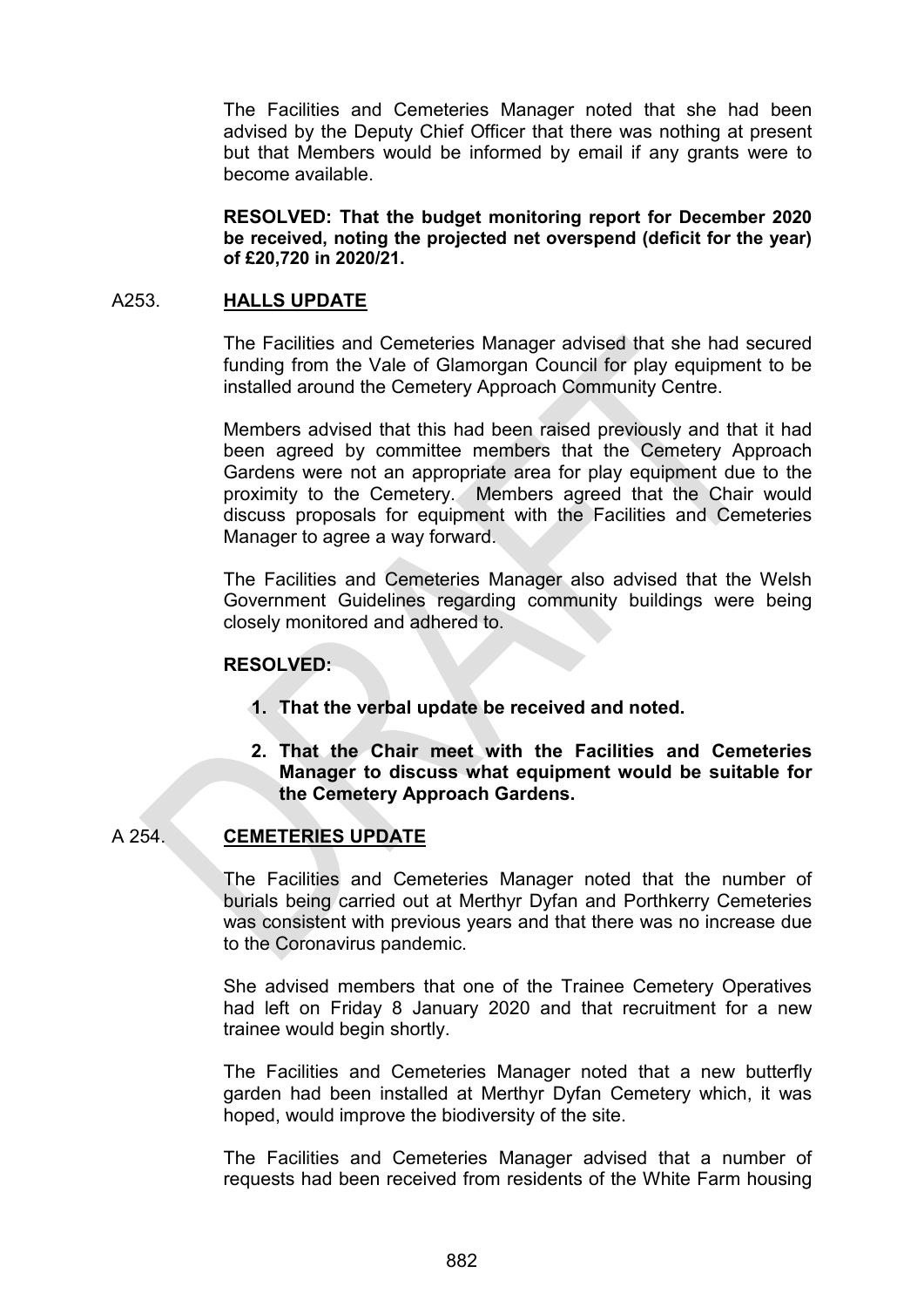estate, neighbouring Merthyr Dyfan Cemetery, for pruning to be carried out on trees situated within the cemetery. The Facilities and Cemeteries Manager noted that she felt it would be beneficial to put together an information leaflet to distribute to residents outlining the Council's obligations regarding the maintenance of trees on Council property in order that it is clear what requests should be fulfilled.

The Facilities and Cemeteries Manager advised that any issues relating to the Health and Safety of trees within the Cemetery boundary were dealt with immediately but that the requests received had been for trees to be pruned to provide more light to resident's garden.

Members agreed that it would be useful for a leaflet to be drafted outlining the Councils position. They also requested the Facilities and Cemeteries Manager report of the scale and type of requests at the next meeting of the Halls, Cemeteries and Community Facilities Committee meeting.

#### **RESOLVED:**

- **1. That the verbal update be received and noted.**
- **2. That the Facilities and Cemeteries Manager draft a leaflet to be distributed to neighbouring residents outlining the Council's obligations with regard to trees within the Cemetery boundary.**
- **3. That a report be provided at the meeting of the Halls, Cemeteries and Community Facilities Committee meeting to be held on Monday 8 March 2021.**

### A 255. **TRANSFER OF EXCLUSIVE RIGHT OF BURIAL (1194 - 1211 INCLUSIVE)**

**RESOLVED: That in accordance with Standing Order 27(a), authority be given for the Council's Common Seal to be applied to Transfer Deeds numbered 1194 - 1211 inclusive, granting the transfer of Exclusive Right of Burial to those named on each transfer request.** 

# A 256. **GRANTS OF EXCLUSIVE RIGHT OF BURIAL (13780 - 13787 INCLUSIVE)**

**RESOLVED: That in accordance with Standing Order 27(a), authority be given for the Council's Common Seal to be applied to Deeds of Exclusive Right of Burial numbered 13780 - 13787 inclusive, granting the Exclusive Right of Burial to those named.** 

A 257. **DATE OF NEXT MEETING**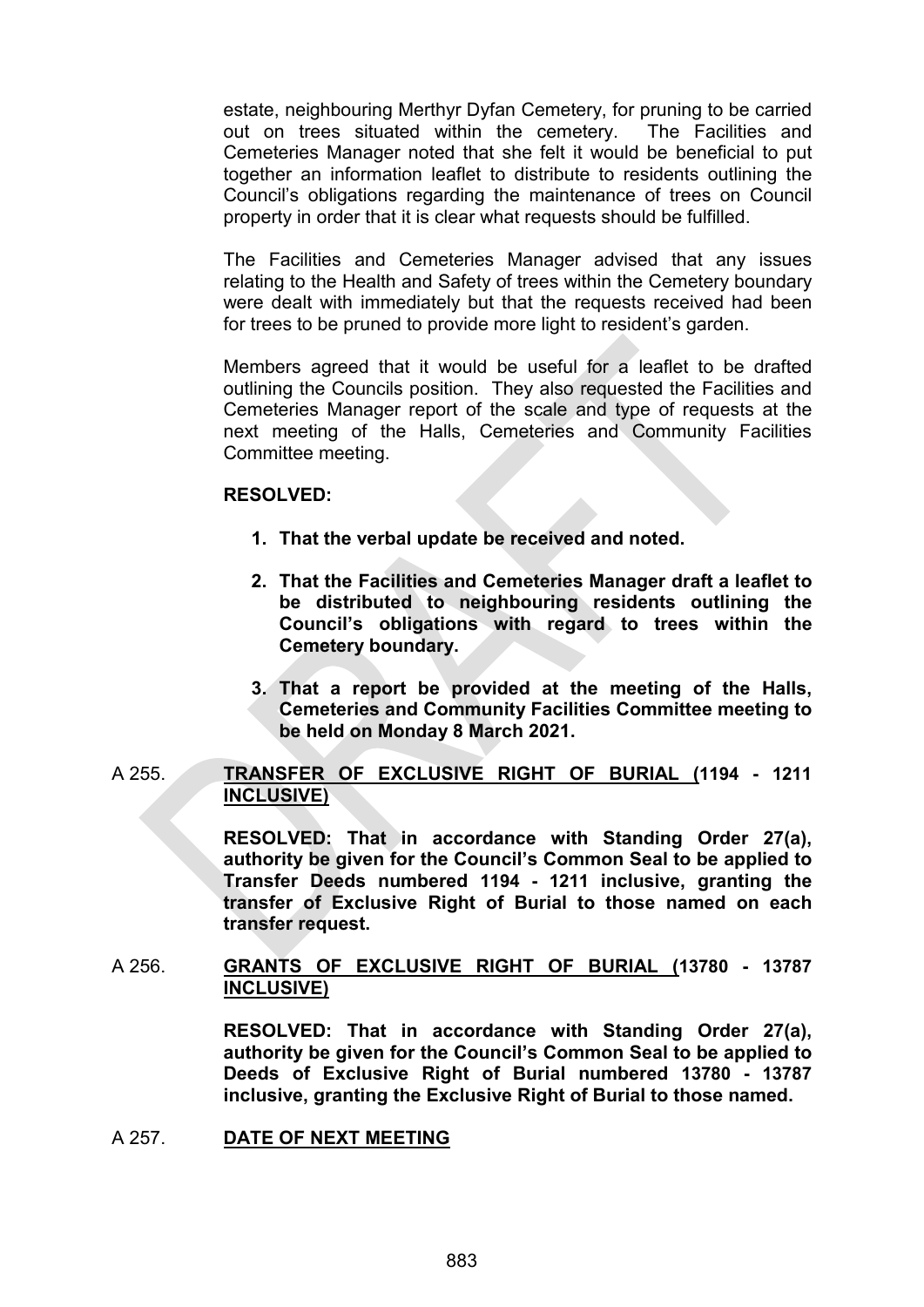**RESOLVED: The next meeting of the Halls, Cemeteries & Community Facilities Committee is scheduled for 8 March 2021.**

#### A 258. **EXCLUSION OF THE PRESS AND PUBLIC**

**RESOLVED: In accordance with section 1(2) of the Public Bodies (Admission to Meetings) Act 1960, in view of the confidential nature of the business about to be transacted, it is advisable in the public interest that the press and public are excluded from the remainder of the meeting.**

#### A259. **GRAVE MATTERS**

Members received a report as requested from the extraordinary meeting held on 14 December 2020. The Facilities and Cemeteries Manager advised Members that she had received feedback from One Voice Wales, the ICCM and other local burial authorities.

A detailed discussion took place where Members raised a number of concerns. It was suggested that Barry Town Council could offer enhanced grave maintenance work and the Facilities and Cemeteries Manager was requested to investigate the feasibility of such a scheme.

Members determined that following this, it may be necessary to develop a policy regarding third party contractors undertaking work in the cemetery in conjunction with the Finance, Policy and General Purposes Committee Members.

#### **RESOLVED:**

- **1. That the Facilities and Cemeteries Manager investigate the feasibility of an 'in–house' enhanced grave maintenance scheme to be carried out by Barry Town Council staff.**
- **2. That a report be submitted to the next meeting of the Halls, Cemeteries and Community Facilities Committee meeting to be held on Monday 8 March 2021.**
- **3. That the ban on the use of power tool by members of the public (or those contracted by members of the public) at Merthyr Dyfan and Porthkerry Cemeteries be upheld.**

### A260. **TREES**

Members received an update on the proposed tree works to take place at Merthyr Dyfan Cemetery.

#### **RESOLVED:**

**1. That the report be received and noted.**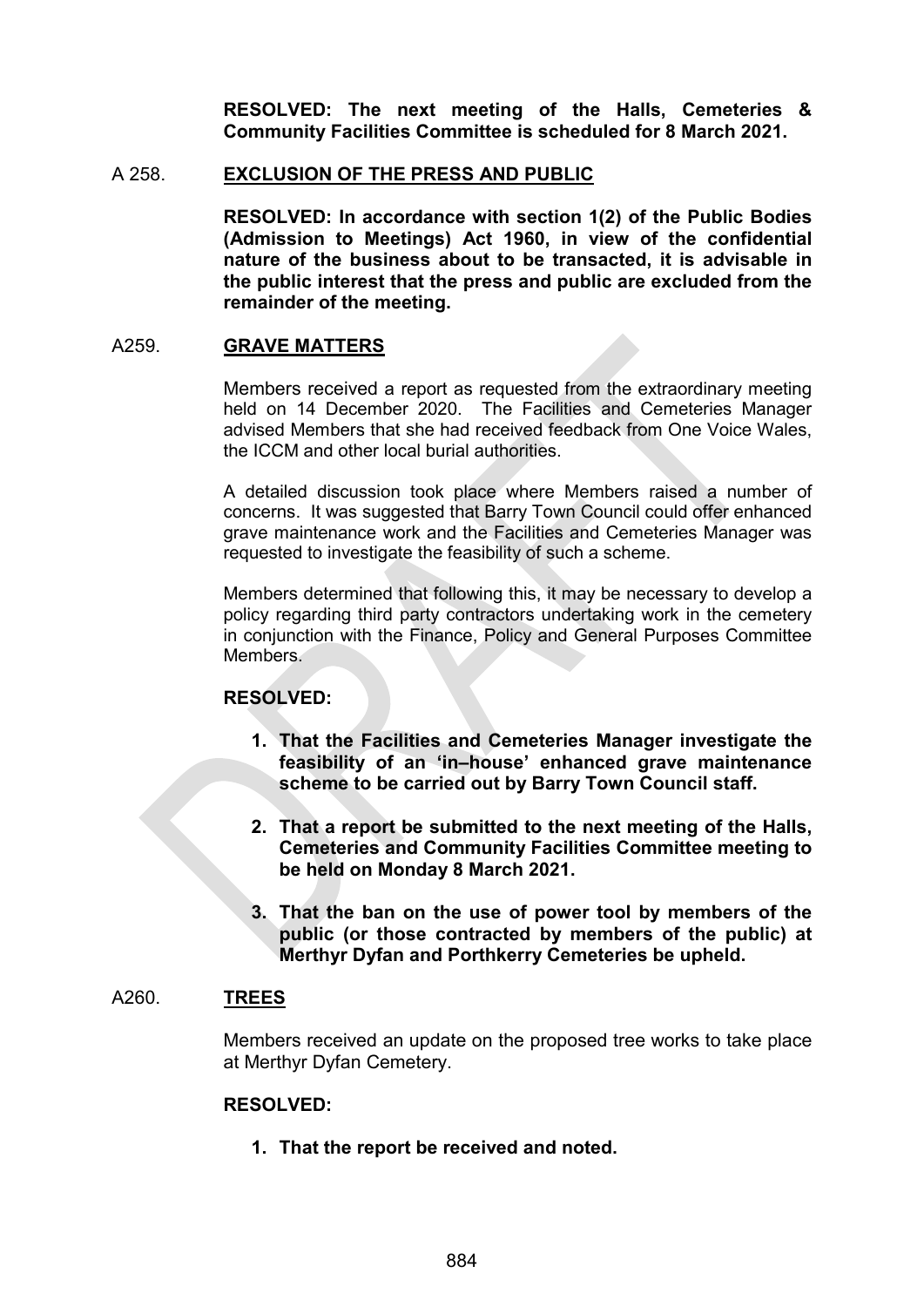- **2. That a virement in the sum of £2,445 be made from the Cemetery Improvement Reserve to the Special Projects/Cemetery Treework budget to cover the increase in hire costs.**
- **3. That the Cemetery Team remove the branches and soil currently situated at the access points to allow the work to commence.**

The meeting ended at 8.25 pm

Signed ……………………………………Date …………………………………………….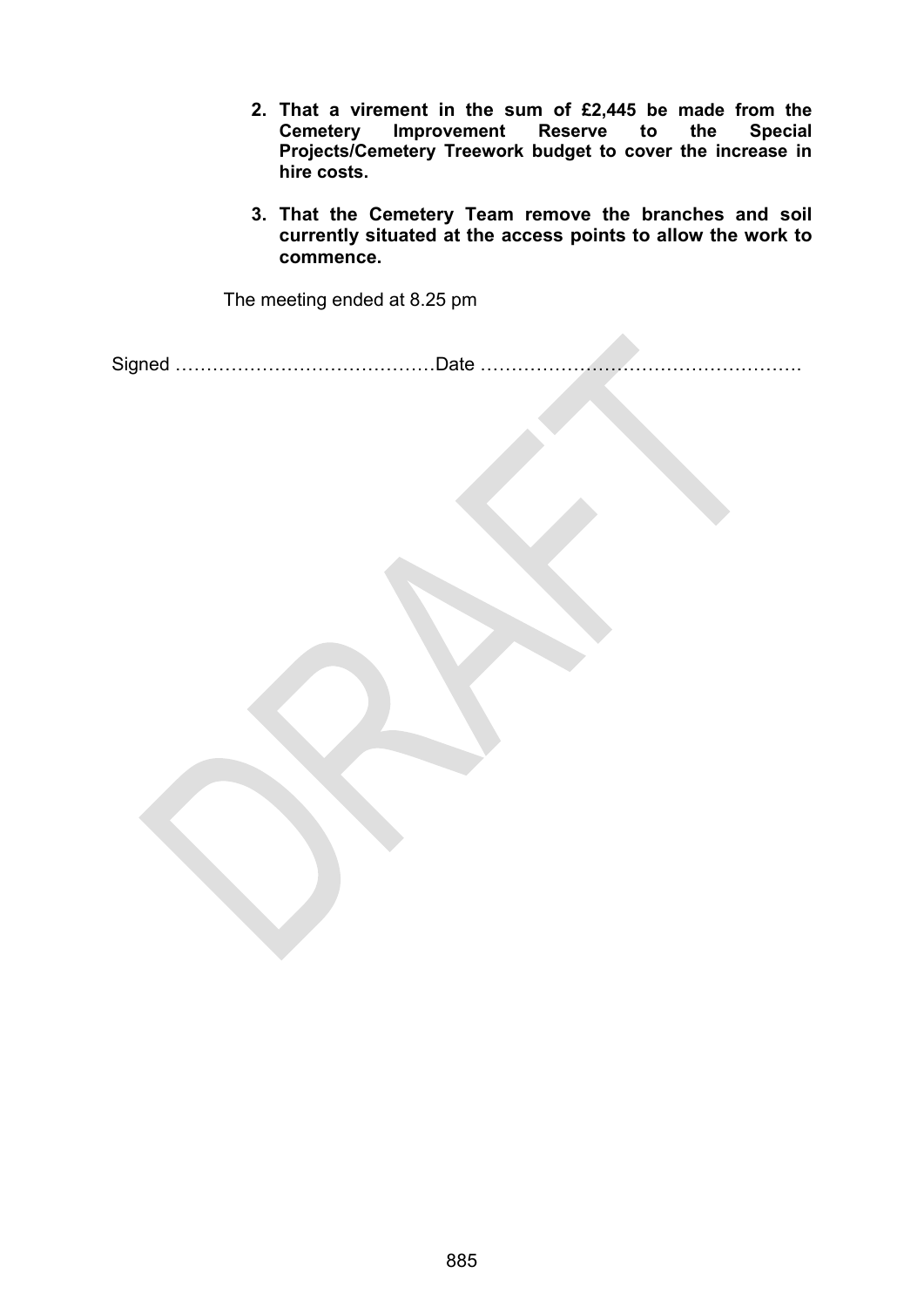# **FOR INFORMATION ONLY**

# **ACTION SHEET - EXTRAORDINARY HALLS, CEMETERIES AND COMMUNITY FACILITIES COMMITTEE - 11 JANUARY 2021**

| <b>MINUTE NO.</b> | <b>ACTION TO BE TAKEN</b>                                                                                                                                                                           | <b>ACTION TO BE DATE ACTION</b><br><b>TAKEN BY</b> | <b>TO BE CARRIED</b><br><b>OUT</b> | <b>PROGRESS</b>  |
|-------------------|-----------------------------------------------------------------------------------------------------------------------------------------------------------------------------------------------------|----------------------------------------------------|------------------------------------|------------------|
| A 253 (2)         |                                                                                                                                                                                                     | <b>FCM</b>                                         |                                    | Completed        |
|                   | That the Chair meet with the Facilities and Cemeteries Manager to discuss what<br>equipment would be suitable for the Cemetery Approach Gardens.                                                    |                                                    |                                    |                  |
| A254 (2)          | That the Facilities and Cemeteries Manager draft a leaflet to be distributed to<br>neighbouring residents outlining the Council's obligations with regard to trees<br>within the Cemetery boundary. | <b>FCM</b>                                         |                                    | Mar-21 Completed |
|                   |                                                                                                                                                                                                     |                                                    |                                    |                  |
| A 254 (3)         | That a report be provided at the meeting of the Halls, Cemeteries and Community<br>Facilities Committee meeting to be held on Monday 8 March 2021.                                                  | <b>FCM</b>                                         |                                    | Mar-21 Completed |
| A 259 (1)         | That the Facilities and Cemeteries Manager investigate the feasibility of an<br>'in-house' enhanced grave maintenance scheme to be carried out by Barry Town<br>Council staff.                      | <b>FCM</b>                                         |                                    | Mar-21 Completed |
| A 259 (2)         | That a report be submitted to the next meeting of the Halls, Cemeteries and<br>Community Facilities Committee meeting to be held on Monday 8 March 2021.                                            | <b>FCM</b>                                         |                                    | Mar-21 Completed |
| A 259 (3)         | That the ban on the use of power tool by members of the public (or those<br>contracted by members of the public) at Merthyr Dyfan and Porthkerry Cemeteries<br>be upheld.                           | <b>FCM</b>                                         |                                    | Completed        |
|                   | That a virement in the sum of £2,445 be made from the Cemetery Improvement<br>Reserve to the Special Projects/Cemetery Treework budget to cover the increase in                                     |                                                    |                                    |                  |
| A 260(2)          | hire costs.                                                                                                                                                                                         | <b>DCO</b>                                         |                                    | Jan-21 Completed |
| A 260 (3)         | That the Cemetery Team remove the branches and soil currently situated at the<br>access points to allow the work to commence.                                                                       | <b>FCM</b>                                         |                                    | Jan-21 Completed |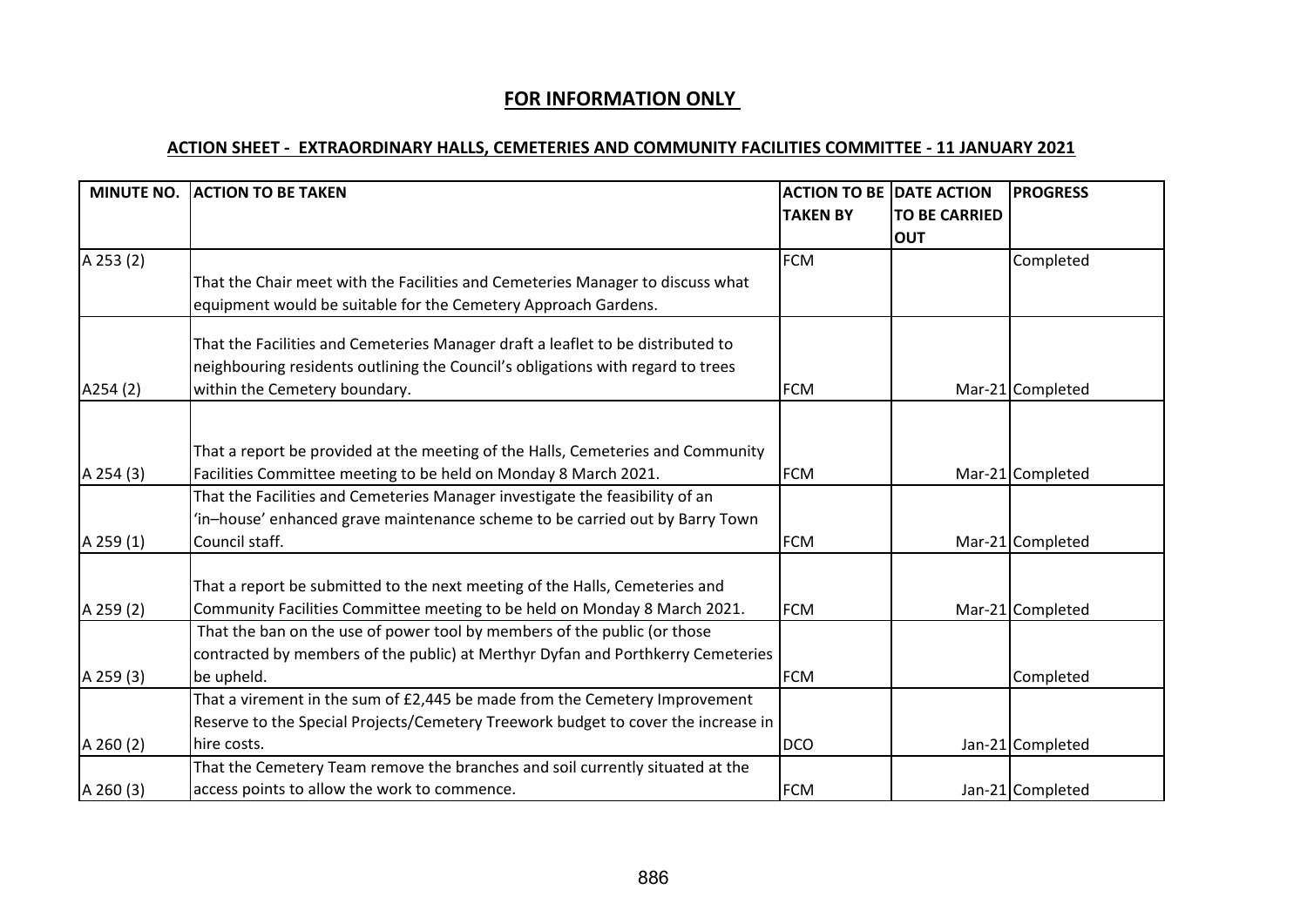# **BUDGET MONITORING REPORT FEBRUARY 2021**

### **Report Author**

Mark Sims, Deputy Chief Officer

**Attached:** A. Budget Monitoring Report to 28 February 2021 (1 page)

### **Purpose of Report**

To provide members with the Committee's income and expenditure in the 2020/21 financial year as at the end of February 2021.

### **Background Information**

On the following page is the budget monitoring report to 28 February 2021, indicating actual income and expenditure up to the end of month eleven in the 2020/21 financial year.

In addition, the projected out turn for the current financial year is provided highlighting anticipated overspends and under-spends on various budget headings currently projecting a net overspend for the year of £5,855.

Main highlights of the budget monitoring report are:

Salaries underspend of £39,506

Equipment overspend of £15,000 (purchase of fixture and fittings for CACC to be funded from Acquisition Reserve)

COVID-19 Expenditure (overspend as no budget) of £14,463 (Actual spend of £14,053 for first eleven months with projection of further £410 for remainder of year)

Loss of income projected to be £30,566. This is after receiving £5,087 from Welsh Government relating to loss of income for first quarter for the Pioneer Hall. It is not known if Welsh Government are providing any additional funding for loss of income for remainder of 2020/21.

# **Recommendation**

Members are requested to receive the budget monitoring report for February 2021 noting the projected net overspend (deficit for the year) of £5,855 in 2020/21.